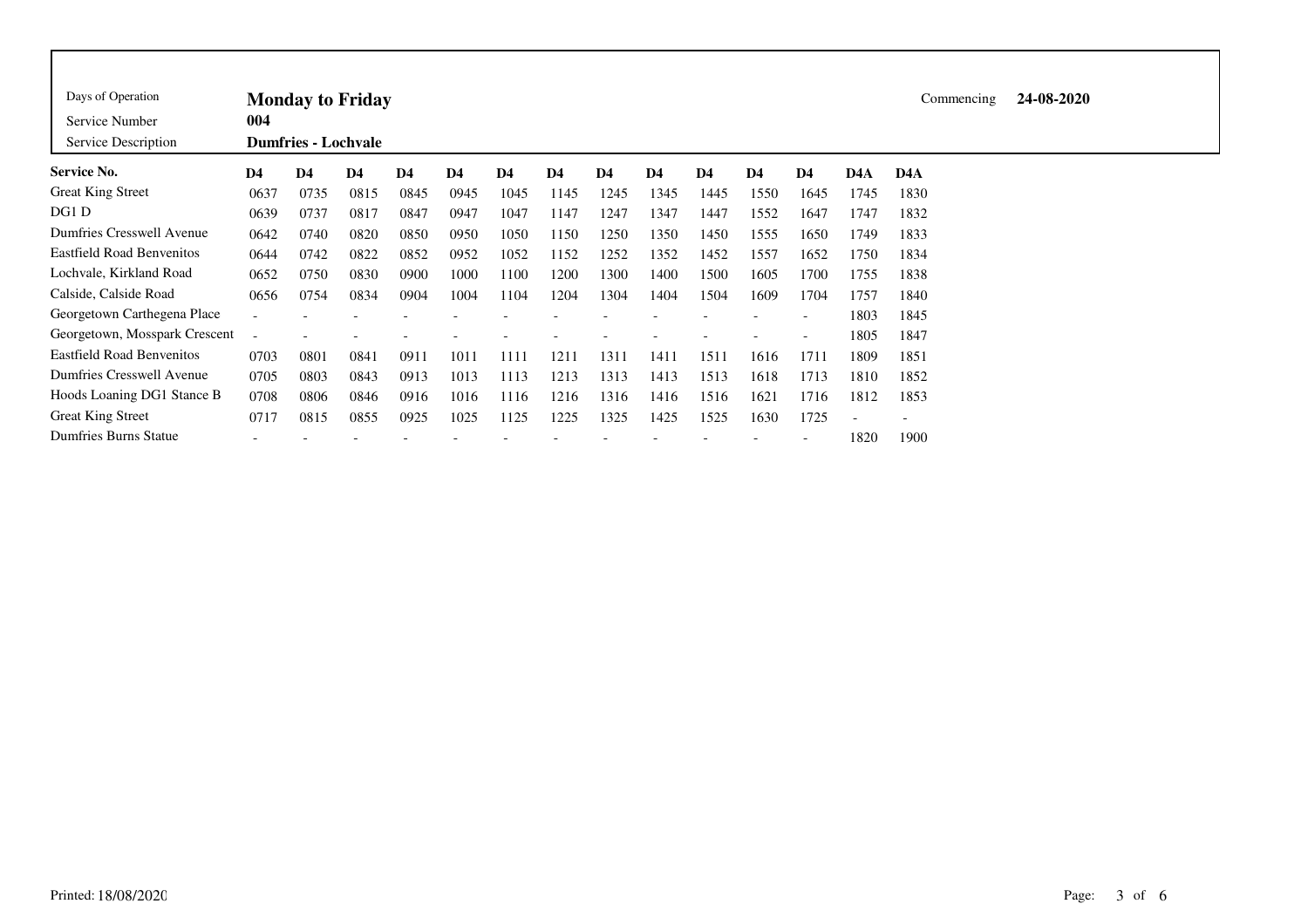| Days of Operation                     | <b>Saturday</b> |                            |                |               |                |      |                |                |                |                          |      |                          |
|---------------------------------------|-----------------|----------------------------|----------------|---------------|----------------|------|----------------|----------------|----------------|--------------------------|------|--------------------------|
| Service Number<br>Service Description | 004             | <b>Dumfries - Lochvale</b> |                |               |                |      |                |                |                |                          |      |                          |
| <b>Service No.</b>                    | D <sub>4</sub>  | D <sub>4</sub>             | D <sub>4</sub> | $\mathbf{D4}$ | D <sub>4</sub> | D4   | D <sub>4</sub> | D <sub>4</sub> | D <sub>4</sub> | D <sub>4</sub>           | D4A  | D <sub>4</sub> A         |
| <b>Great King Street</b>              | 0735            | 0845                       | 0945           | 1045          | 1145           | 1245 | 1345           | 1445           | 1545           | 1645                     | 1745 | 1830                     |
| DG1 D                                 | 0737            | 0847                       | 0947           | 1047          | 1147           | 1247 | 1347           | 1447           | 1547           | 1647                     | 1747 | 1832                     |
| Dumfries Cresswell Avenue             | 0740            | 0850                       | 0950           | 1050          | 1150           | 1250 | 1350           | 1450           | 1550           | 1650                     | 1749 | 1833                     |
| <b>Eastfield Road Benvenitos</b>      | 0742            | 0852                       | 0952           | 1052          | 1152           | 1252 | 1352           | 1452           | 1552           | 1652                     | 1750 | 1834                     |
| Lochvale, Kirkland Road               | 0750            | 0900                       | 1000           | 1100          | 1200           | 1300 | 1400           | 1500           | 1600           | 1700                     | 1755 | 1838                     |
| Calside, Calside Road                 | 0754            | 0904                       | 1004           | 1104          | 1204           | 1304 | 1404           | 1504           | 1604           | 1704                     | 1757 | 1840                     |
| Georgetown Carthegena Place           |                 |                            |                |               |                |      |                |                |                | $\overline{\phantom{a}}$ | 1803 | 1845                     |
| Georgetown, Mosspark Crescent         |                 |                            |                |               |                |      |                |                |                | $\overline{\phantom{a}}$ | 1805 | 1847                     |
| <b>Eastfield Road Benvenitos</b>      | 0801            | 0911                       | 1011           | 1111          | 1211           | 1311 | 1411           | 1511           | 1611           | 1711                     | 1809 | 1851                     |
| Dumfries Cresswell Avenue             | 0803            | 0913                       | 1013           | 1113          | 1213           | 1313 | 1413           | 1513           | 1613           | 1713                     | 1810 | 1852                     |
| Hoods Loaning DG1 Stance B            | 0806            | 0916                       | 1016           | 1116          | 1216           | 1316 | 1416           | 1516           | 1616           | 1716                     | 1812 | 1853                     |
| <b>Great King Street</b>              | 0815            | 0925                       | 1025           | 1125          | 1225           | 1325 | 1425           | 1525           | 1625           | 1725                     |      | $\overline{\phantom{a}}$ |
| Dumfries Burns Statue                 |                 |                            |                |               |                |      |                |                |                |                          | 1820 | 1900                     |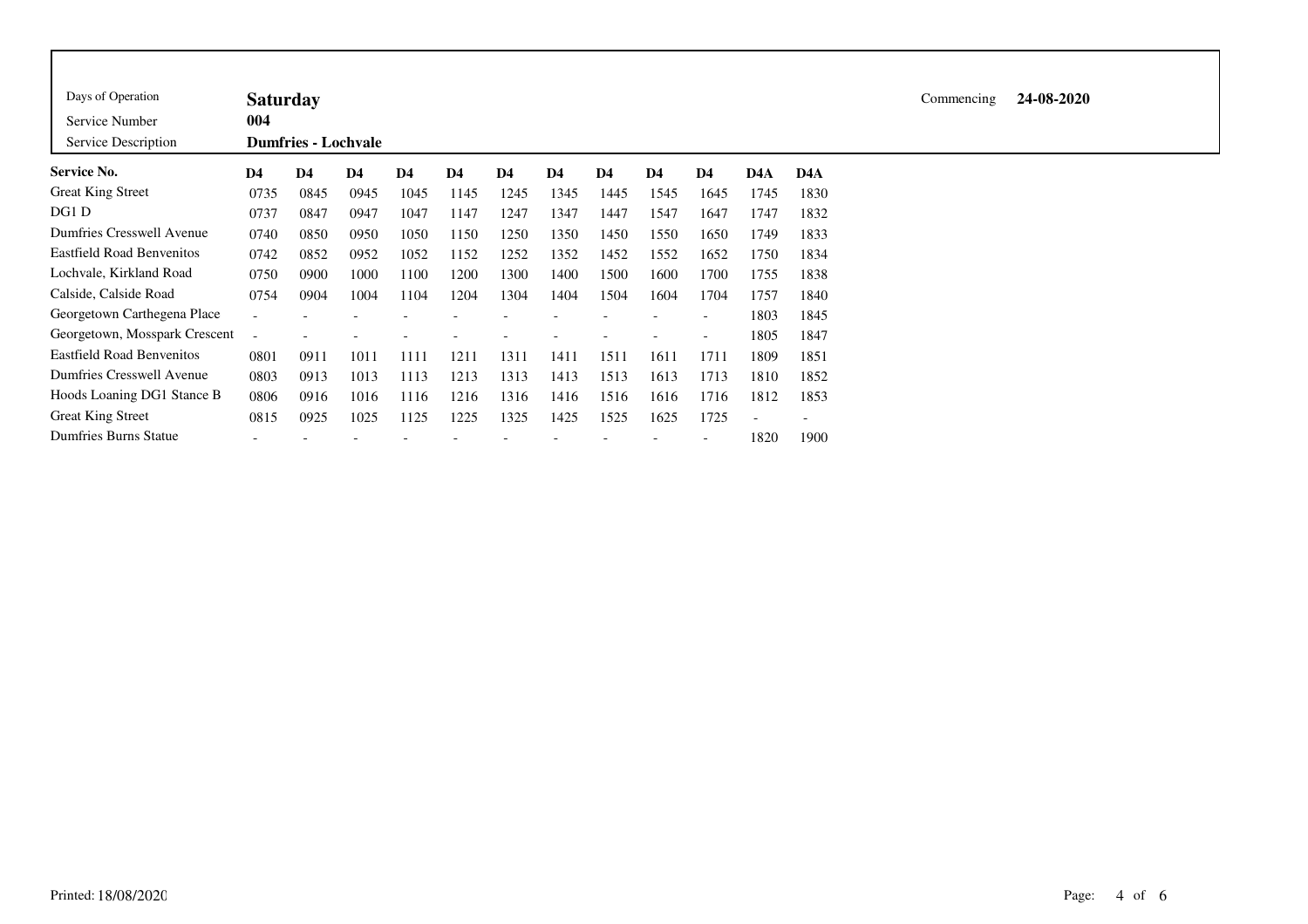| Days of Operation                | <b>Sunday</b> |                            |      |      |                  |
|----------------------------------|---------------|----------------------------|------|------|------------------|
| Service Number                   | 004           |                            |      |      |                  |
| Service Description              |               | <b>Dumfries - Lochvale</b> |      |      |                  |
| Service No.                      | D4A           | D4A                        | D4A  | D4A  | D <sub>4</sub> A |
| <b>Great King Street</b>         | 1000          | 1200                       | 1400 | 1600 | 1800             |
| DG1 D                            | 1002          | 1202                       | 1402 | 1602 | 1802             |
| Dumfries Cresswell Avenue        | 1003          | 1203                       | 1403 | 1603 | 1803             |
| <b>Eastfield Road Benvenitos</b> | 1004          | 1204                       | 1404 | 1604 | 1804             |
| Lochvale, Kirkland Road          | 1008          | 1208                       | 1408 | 1608 | 1808             |
| Calside, Calside Road            | 1010          | 1210                       | 1410 | 1610 | 1810             |
| Georgetown Carthegena Place      | 1015          | 1215                       | 1415 | 1615 | 1815             |
| Georgetown, Mosspark Crescent    | 1017          | 1217                       | 1417 | 1617 | 1817             |
| <b>Eastfield Road Benvenitos</b> | 1021          | 1221                       | 1421 | 1621 | 1821             |
| Dumfries Cresswell Avenue        | 1022          | 1222                       | 1422 | 1622 | 1822             |
| Hoods Loaning DG1 Stance B       | 1023          | 1223                       | 1423 | 1623 | 1823             |
| <b>Dumfries Burns Statue</b>     | 1030          | 1230                       | 1430 | 1630 | 1830             |